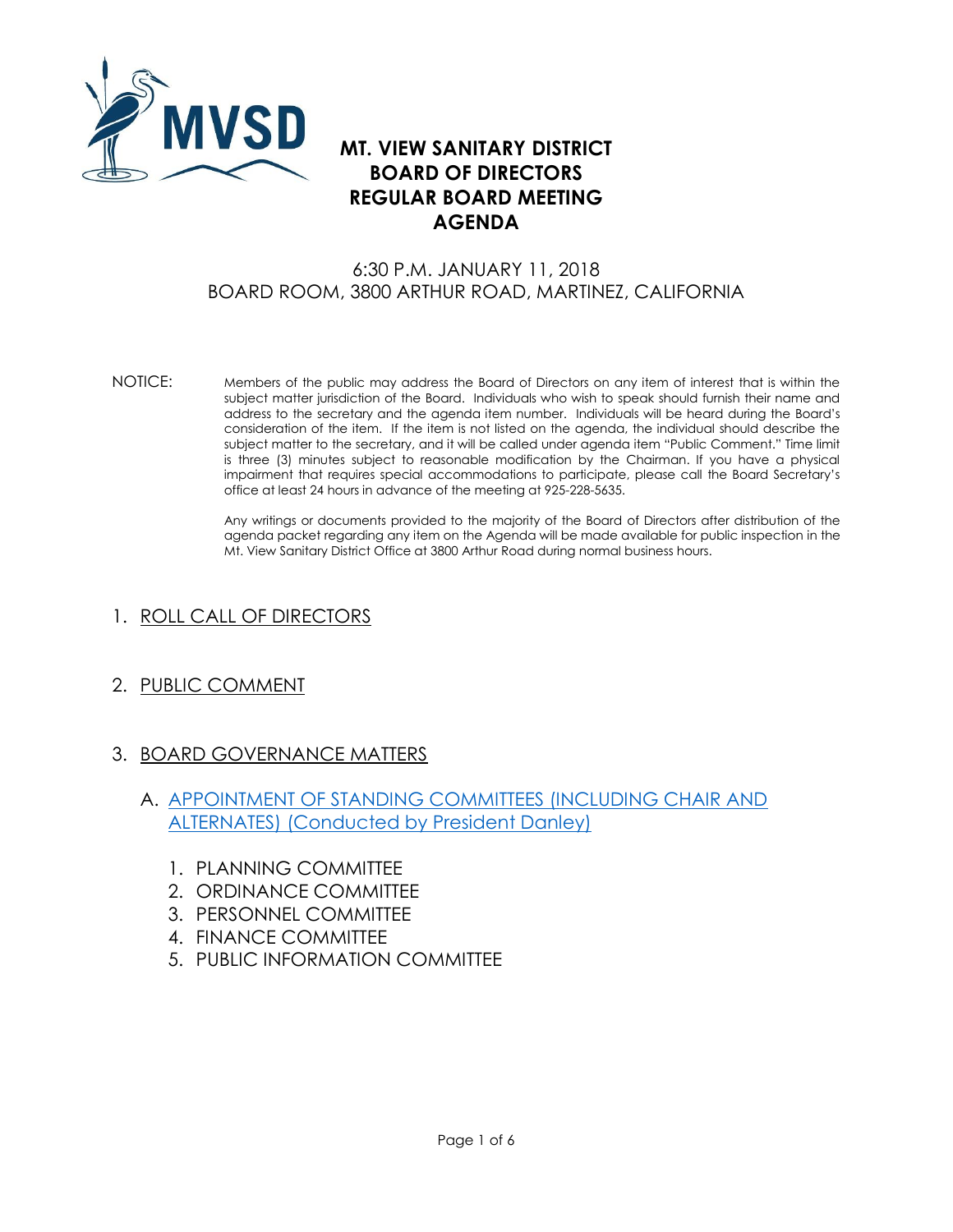### 4. CONSENT CALENDAR

*Consent Calendar items are typically routine in nature and are considered for approval by the Board of Directors with one single motion. Members of the Board, Audience, or Staff wishing an item removed from the Consent Calendar for purpose of public comment, question or input may request so through the Board President*

- A. APPROVE [THE MINUTES OF THE DECEMBER 11, 2017 REGULAR BOARD](http://mvsd.org/wp-content/uploads/2018/01/2018-1-11-ITEM-4A.pdf)  **[MEETING](http://mvsd.org/wp-content/uploads/2018/01/2018-1-11-ITEM-4A.pdf)**
- B. [RATIFY APPROVAL OF GENERAL FUND 3409 CHECK NUMBERS 53063](http://mvsd.org/wp-content/uploads/2018/01/2018-1-11-ITEM-4B.pdf) [THROUGH 53072 DATED NOVEMBER 30, 2017](http://mvsd.org/wp-content/uploads/2018/01/2018-1-11-ITEM-4B.pdf) (See Purchase Journal following this item for details.)
- C. [RATIFY APPROVAL OF GENERAL FUND 3409 CHECK NUMBERS 53073](http://mvsd.org/wp-content/uploads/2018/01/2018-1-11-ITEM-4C.pdf) THROUGH 53205 [DATED DECEMBER](http://mvsd.org/wp-content/uploads/2018/01/2018-1-11-ITEM-4C.pdf) 15, 2017 (See Purchase Journal following this item for details.)
- D. [RATIFY APPROVAL OF GENERAL FUND 3409 CHECK NUMBERS 53206](http://mvsd.org/wp-content/uploads/2018/01/2018-1-11-ITEM-4D.pdf) THROUGH 53214 [DATED DECEMBER 15, 2017](http://mvsd.org/wp-content/uploads/2018/01/2018-1-11-ITEM-4D.pdf)
- E. [RATIFY APPROVAL OF FACILITIES REHABILITATION FUND 3410 PAYMENT](http://mvsd.org/wp-content/uploads/2018/01/2018-1-11-ITEM-4E.pdf)  [ORDER NUMBERS 568](http://mvsd.org/wp-content/uploads/2018/01/2018-1-11-ITEM-4E.pdf) THROUGH 571 DATED DECEMBER 15, 2017 (See Purchase Journal following this item for details.)
- F. [RATIFY APPROVAL OF CAPITAL OUTLAY FUND 3412 PAYMENT ORDER](http://mvsd.org/wp-content/uploads/2018/01/2018-1-11-ITEM-4F.pdf)  NUMBERS 2689 THROUGH 2696 [DATED DECEMBER](http://mvsd.org/wp-content/uploads/2018/01/2018-1-11-ITEM-4F.pdf) 15, 2017 (See Purchase Journal following this item in packet for details.)
- G. [RATIFY APPROVAL OF GENERAL FUND 3409 CHECK NUMBERS 53215](http://mvsd.org/wp-content/uploads/2018/01/2018-1-11-ITEM-4G.pdf) THROUGH 53224 [DATED DECEMBER 29, 2017](http://mvsd.org/wp-content/uploads/2018/01/2018-1-11-ITEM-4G.pdf) (See Purchase Journal following this item for details.)

## 5**.** COMBINED PUBLIC HEARING

- A. [PUBLIC HEARINGS ON INTENT TO ADOPT CAPACITY FEES AND ADOPTION](http://mvsd.org/wp-content/uploads/2018/01/2018-11-18-ITEM-5A.pdf)  [OF A SCHEDULEOF OF DISTRICT FEES NOT COLLECTED ON THE PROPERTY](http://mvsd.org/wp-content/uploads/2018/01/2018-11-18-ITEM-5A.pdf)  [TAX ROLL FOR FISCAL YEARS 2017-18 THROUGH 2021](http://mvsd.org/wp-content/uploads/2018/01/2018-11-18-ITEM-5A.pdf) AND ON APPROVAL [OF DISCTRICT CODE AMENDMENTS INCORPORATING EXISTING GENERAL](http://mvsd.org/wp-content/uploads/2018/01/2018-11-18-ITEM-5A.pdf)  [REGULATIONS AND ORDINANCE OF THE DISTRICT, REVISING CERTIAIN](http://mvsd.org/wp-content/uploads/2018/01/2018-11-18-ITEM-5A.pdf)  [EXISTING PROVISION AND ADDING NEW PROVISIONS](http://mvsd.org/wp-content/uploads/2018/01/2018-11-18-ITEM-5A.pdf)
	- 1. REPORT FROM STAFF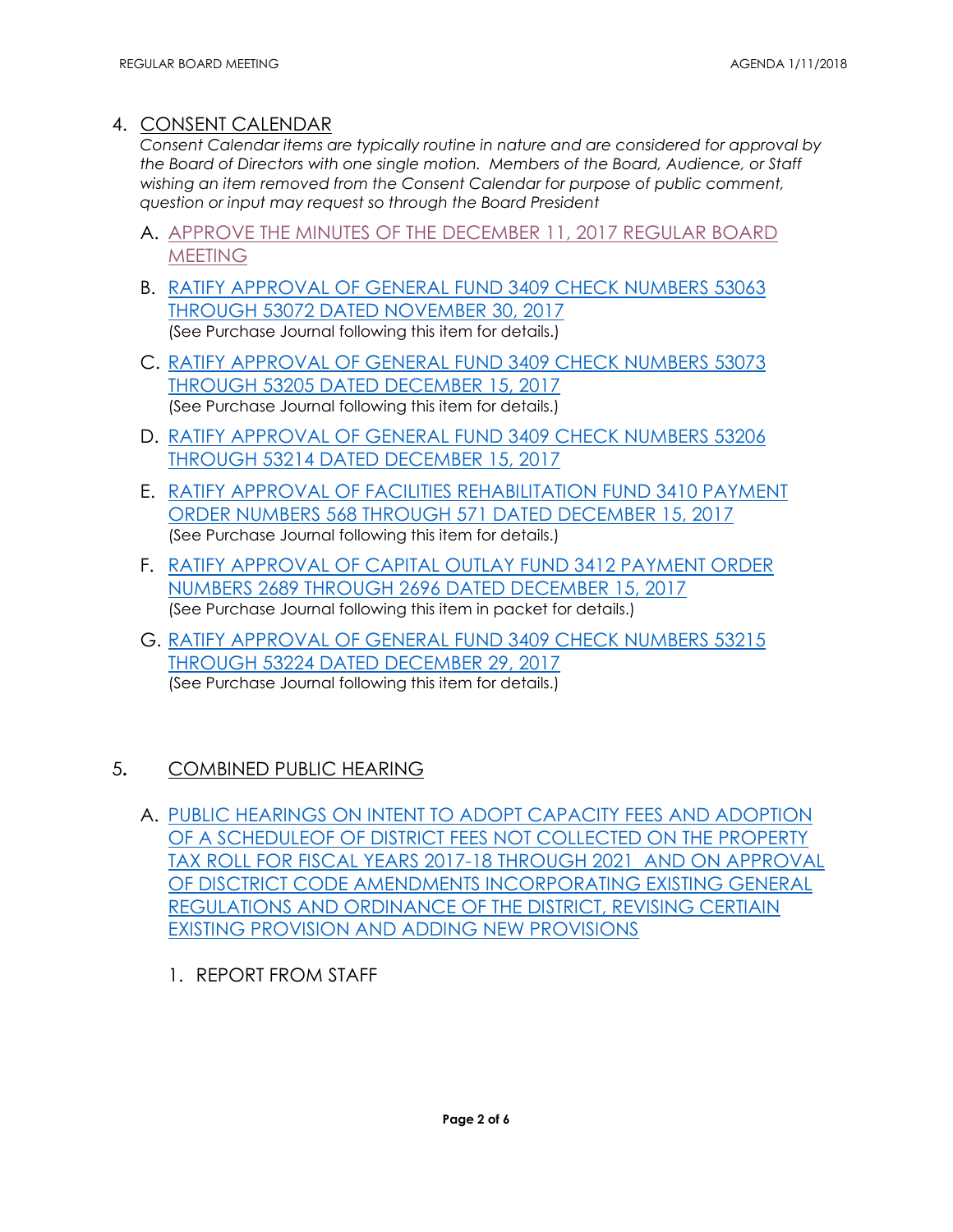- 2. COMBINED PUBLIC HEARINGS
	- a) RESUME PUBLIC HEARINGS
	- b) RECEIVE PUBLIC TESTIMONY
	- c) CLOSE PUBLIC HEARINGS
- 3. CONSIDER ADOPTION OF ORDINANCE 2018-121 PROMULGATING GENERAL REGULATION 121 AMENDING THE MT. VIEW SANITARY DISTRICT CODE AND REVISING CERTAIN EXISTING PROVISIONS AND ADDING NEW PROVISIONS TO THE DISTRICT CODE RELATED TO WASTEWATER CAPACITY FEES AND OTHER DISTRICT SERVICES (NOT INCLUDING SEWER SERVICE CHARGES)
- 6. NEW BUSINESS
	- A. [FISCAL YEAR 2016-2017 AUDIT](http://mvsd.org/wp-content/uploads/2018/01/2018-1-11-ITEM-6A.pdf)
		- 1. REPORT FROM STAFF
		- 2. CONSIDER ADOPTION OF A MOTION ACCEPTING FISCAL YEAR 2016- 2017 AUDITOR'S REPORT
	- B. [TASK ORDER NO.2 FOR THE WILDLIFE PROJECT CONSULTING SERVICES](http://mvsd.org/wp-content/uploads/2018/01/2018-1-11-ITEM-6B.pdf)  [AGREEMENT 17-0010 FOR BIOLOGICAL MONITORING AND RELATED](http://mvsd.org/wp-content/uploads/2018/01/2018-1-11-ITEM-6B.pdf)  [SERVICES DURING PRE-CONSTRUCTION ACTIVITIES FOR PHASE B OF THE](http://mvsd.org/wp-content/uploads/2018/01/2018-1-11-ITEM-6B.pdf)  [MOORHEN MARSH WESTERN POND TURTLE HABITAT ENHANCEMENT](http://mvsd.org/wp-content/uploads/2018/01/2018-1-11-ITEM-6B.pdf)  [PROJECT](http://mvsd.org/wp-content/uploads/2018/01/2018-1-11-ITEM-6B.pdf)
		- 1. REPORT FROM STAFF
		- 2. CONSIDER ADOPTION OF A MOTION APPROVING TASK ORDER NO. 2 TO AGREEMENT 17-0010 FOR PRE-CONSTRUCTION BIOLOGICAL MONITORING AND RELATED SERVICES FOR PHASE B OF THE MOORHEN MARSH WESTERN POND TURTLE HABITAT ENHANCEMENT PROJECT (ENHANCEMENT PROJECT) AND AUTHORIZING THE BOARD PRESIDENT TO EXECUTE TASK ORDER NO. 2 WITH A NOT-TO-EXCEED LIMIT OF \$61,200 FOR FISCAL YEAR 2017-2018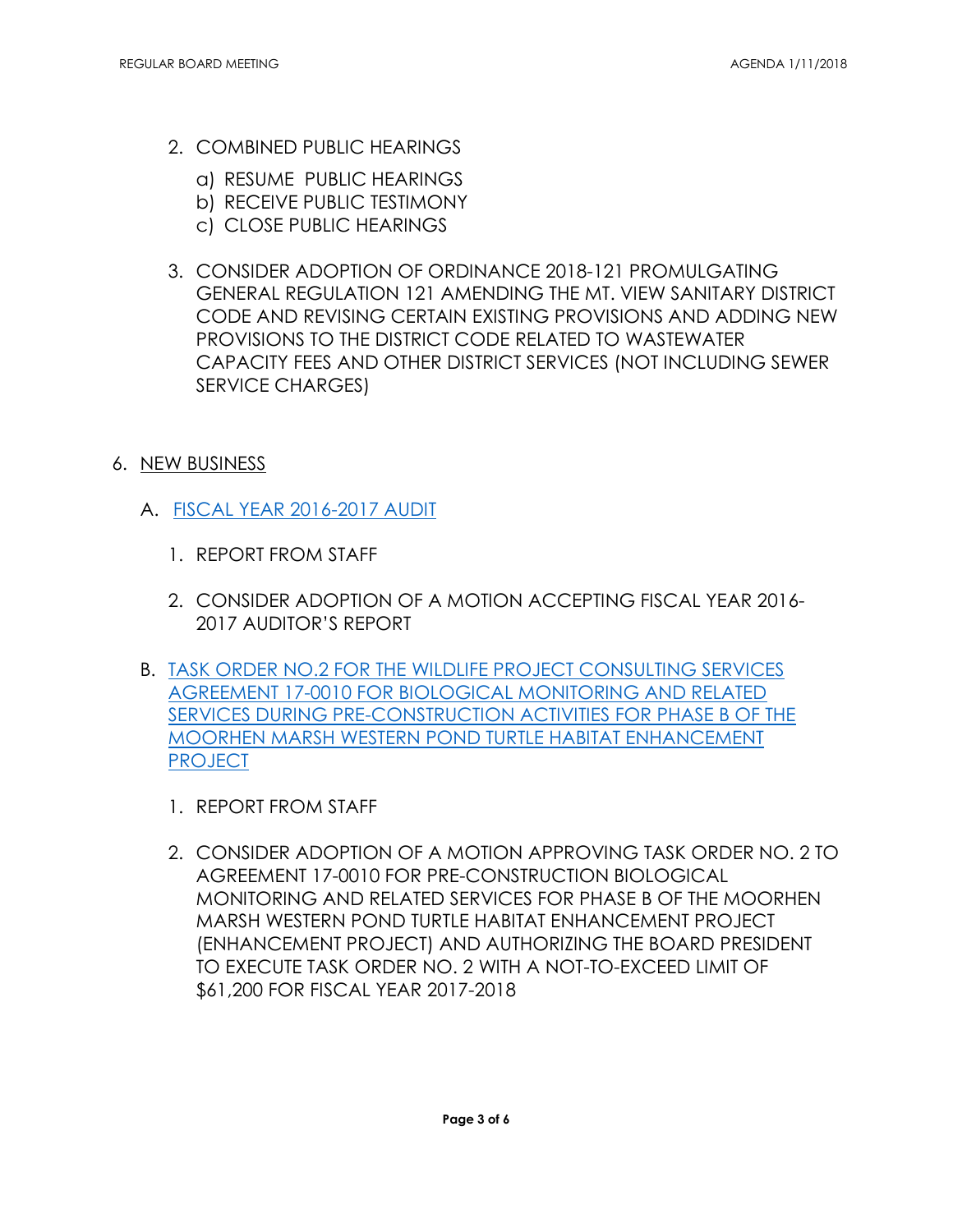- C. [APPROVAL OF CHANGE ORDERS NO. 7 AND 8, CONTRACT NO. 2-17 FOR](http://mvsd.org/wp-content/uploads/2018/01/20181-11-ITEM-6C.pdf)  [PHASE A OF THE MOORHEN MARSH WESTERN POND TURTLE HABITAT](http://mvsd.org/wp-content/uploads/2018/01/20181-11-ITEM-6C.pdf)  [ENHANCEMENT PROJECT, AN INCREASE OF \\$54,937.60 AND 10 ADDITIONAL](http://mvsd.org/wp-content/uploads/2018/01/20181-11-ITEM-6C.pdf) [DAYS OF CONTRACT TIME](http://mvsd.org/wp-content/uploads/2018/01/20181-11-ITEM-6C.pdf)
	- 1. REPORT FROM STAFF
	- 2. CONSIDER ADOPTION OF A MOTION TO APPROVE CHANGE ORDERS NO. 7 AND 8 TO CONTRACT NO. 2-17, PHASE A OF THE MOORHEN MARSH WESTERN POND TURTLE HABITAT ENHANCEMENT PROJECT, AN INCREASE OF \$54,937.60 AND 10 ADDITIONAL DAYS OF CONTRACT TIME
- D. [APPROVAL OF TASK ORDER NO 2. FOR AGREEMENT 17-0008 WITH WEST](http://mvsd.org/wp-content/uploads/2018/01/2018-1-11-ITEM-6D.pdf)  [YOST ASSOCIATES, INC. FOR PROFESSIONAL CONSTRUCTION](http://mvsd.org/wp-content/uploads/2018/01/2018-1-11-ITEM-6D.pdf)  [MANAGEMENT SERVICES FOR PHASE B OF THE MOORHEN MARSH WESTERN](http://mvsd.org/wp-content/uploads/2018/01/2018-1-11-ITEM-6D.pdf)  [POND TURTLE HABITAT ENHANCEMENT PROJECT](http://mvsd.org/wp-content/uploads/2018/01/2018-1-11-ITEM-6D.pdf)
	- 1. REPORT FROM STAFF
	- 2. CONSIDER ADOPTION OF A MOTION APPROVING TASK ORDER NO. 2 FOR AGREEMENT 17-0008 FOR CONSTRUCTION MANAGEMENT SERVICES FOR PHASE B OF THE MOORHEN MARSH WESTERN POND TURTLE HABITAT ENHANCEMENT PROJECT AND AUTHORIZING THE BOARD CHAIR TO EXECUTE TASK ORDER NO. 2 NOT TO EXCEED \$505,000
- E. [TASK ORDERS NO. 25-26 FOR LCC ENGINEERING & SURVEYING, INC.](http://mvsd.org/wp-content/uploads/2018/01/2018-1-11-ITEM-6E.pdf)  [PROFESSIONAL SERVICES AGREEMENT 15-0008 FOR FISCAL YEAR 2017-2018](http://mvsd.org/wp-content/uploads/2018/01/2018-1-11-ITEM-6E.pdf)  [\(FY17-18\)](http://mvsd.org/wp-content/uploads/2018/01/2018-1-11-ITEM-6E.pdf)
	- 1. REPORT FROM STAFF
	- 2. CONSIDER ADOPTION OF A MOTION APPROVING TASK ORDERS NO. 25 AND 26 TO PROFESSIONAL SERVICES AGREEMENT 15-0008 WITH LCC ENGINEERING & SURVEYING, INC. (LCC) FOR DISTRICT ENGINEER SERVICES AND AUTHORIZING THE BOARD PRESIDENT TO EXECUTE TASK ORDER 25 FOR FUND 3410 WITH A TOTAL NOT EXCEED AMOUNT OF \$5,000 AND TASK ORDER 26 FOR FUND 3412 WITH A TOTAL NOT EXCEED AMOUNT OF \$28,000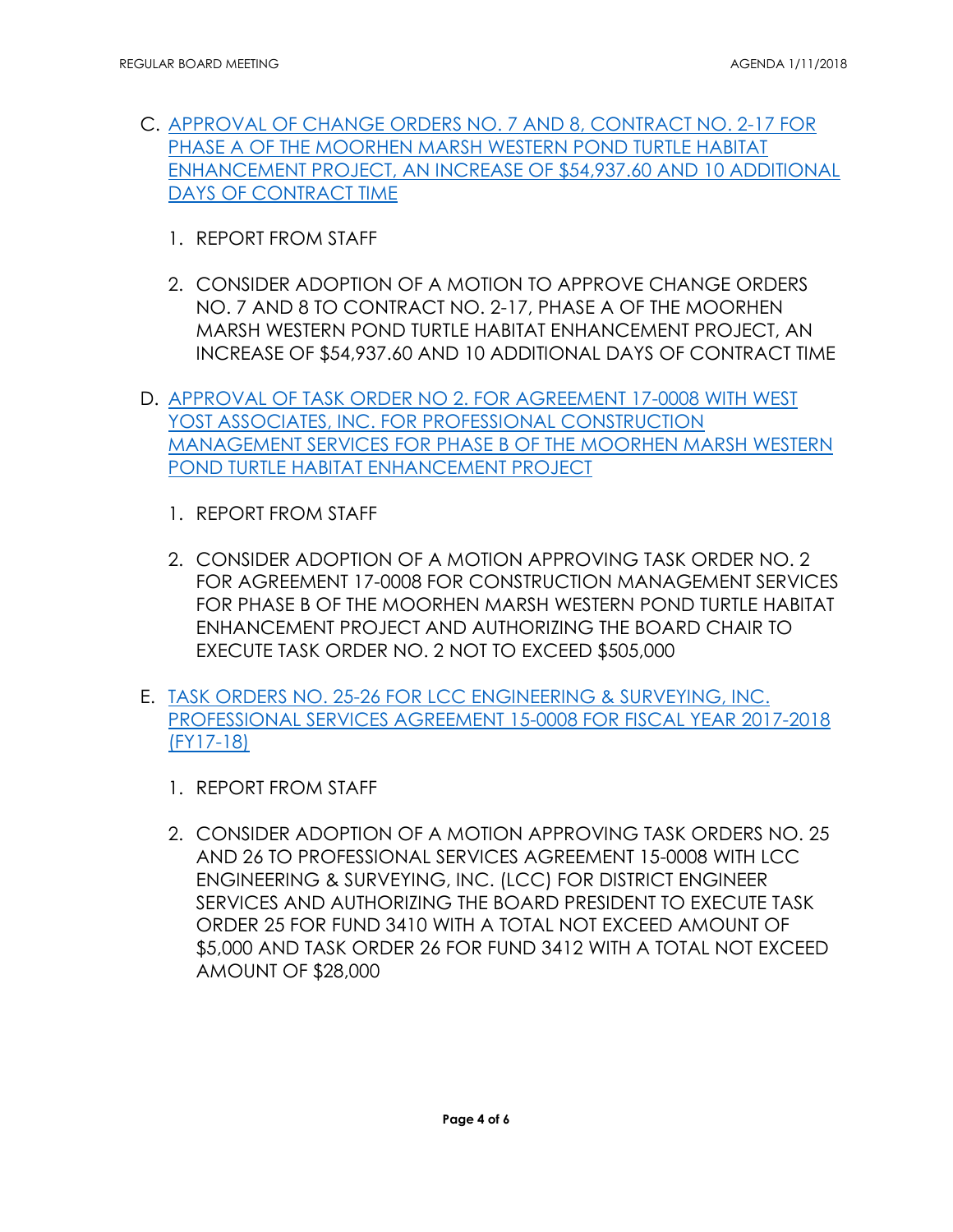- F. [PEYTON SLOUGH HYDRAULIC RELIEF PROJECT DESIGN AND](http://mvsd.org/wp-content/uploads/2018/01/2018-1-11-ITEM-6F.pdf)  [ENVIRONMENTAL PERMITTING](http://mvsd.org/wp-content/uploads/2018/01/2018-1-11-ITEM-6F.pdf) – APPROVAL OF CONTRACT AMENDMENT NO. 2 AND TASK ORDER [NO. 4 TO CONTRACT NO. 13-0005](http://mvsd.org/wp-content/uploads/2018/01/2018-1-11-ITEM-6F.pdf) – HDR [ENGINEERING, INC.](http://mvsd.org/wp-content/uploads/2018/01/2018-1-11-ITEM-6F.pdf)
	- 1. REPORT FROM STAFF
	- 2. CONSIDER ADOPTION APPROVING AMENDMENT NO. 2 TO CONTRACT NO. 13-0005 WITH HDR ENGINEERING, INC. FOR THE DESIGN AND PERMITTING OF THE PEYTON SLOUGH HYDRAULIC RELIEF PROJECT (UPRR BRIDGE REPLACEMENT) INCREASING THE TOTAL CONTRACT NOT-TO-EXCEED AMOUNT BY \$352,375 FROM \$756,000 TO \$1,108,375.
	- 3. CONSIDER ADOPTION OF A MOTION APPROVING TASK ORDER NO. 4, CONTRACT NO. 13-0005 WITH HDR ENGINEERING, INC. FOR THE FINAL DESIGN AND ENVIRONMENTAL REVIEW OF THE PEYTON SLOUGH HYDRAULIC RELIEF PROJECT (UPRR BRIDGE REPLACEMENT), NOT-TO-EXCEED \$684,235 AND AUTHORIZING THE BOARD PRESIDENT TO EXECUTE TASK ORDER NO. 4, CONTRACT 13-0005

## 7. REPORTS

- R-1. [DISTRICT MANAGER](http://mvsd.org/wp-content/uploads/2018/01/2018-1-11-ITEM-7R-1.pdf)
- R-2. [ASSISTANT DISTRICT MANAGER](http://mvsd.org/wp-content/uploads/2018/01/2018-1-11-ITEM-7R-2.pdf)
- R-3. [DISTRICT ENGINEER](http://mvsd.org/wp-content/uploads/2018/01/2018-1-11-ITEM-7R-3.pdf)
- R-4. DISTRICT LEGAL COUNSEL
- R-5. BOARD SECRETARY
- R-6. DIRECTORS
	- R 6.01 DIRECTOR STANLEY R. CALDWELL
	- R 6.02 DIRECTOR GREGORY T. PYKA
	- R 6.03 DIRECTOR ELMER J. SCHAAL
	- R 6.04 DIRECTOR BRIAN A. DANLEY
	- R 6.05 DIRECTOR DAVID P. MAGGI